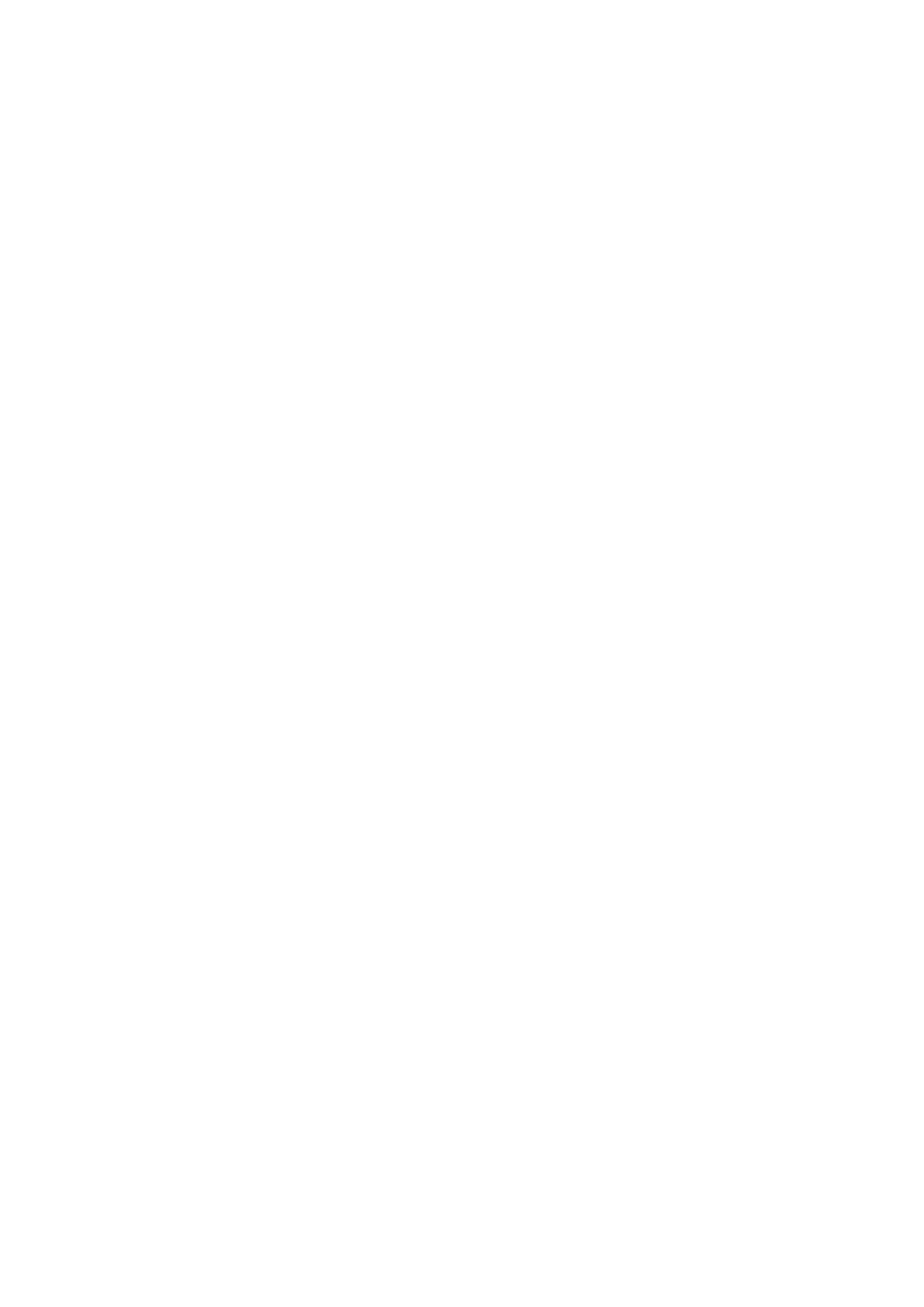In this first session of the conference we will focus on the role of central banks on both shores of the Mediterranean in contributing to the achievement of sustainable growth in the long term.

Before giving the floor to our distinguished speakers, let me say a few words about the current global outlook and their implications for economic policymaking.

At present, the global economy seems to be approaching its cyclical peak while the process of monetary policy normalization in the advanced economies continues, particularly in the United States. This process should normally precede the tightening of global financial conditions.

At the same time, tensions in international trade remain, with the risk that disputes in this area will be solved with a greater use of protectionism to the detriment of a multilateral approach to the resolution of these conflicts; and, elsewhere, the markets of some emerging economies that had significant macroeconomic imbalances have undergone episodes of severe turbulence.

We are therefore facing a phase of growth moderation with limited scope for economic policies. It would seem necessary to harness the current moment in which growth records are still satisfactory in order to generate margins that allow a certain countercyclical gearing of economic policies in the future.

In the fiscal area, the post-crisis recovery has not been accompanied in a significant number of countries, advanced and emerging alike, by a sufficient reduction of structural deficits in public accounts and the halting of the process of rising public debt. More generally, in many cases it may be necessary to move forward with fiscal reforms that seek to reduce the distortions to growth while allowing the most vulnerable sectors of society to be supported more decisively.

The limited fiscal space available is exacerbated in the longer run in many economies, principally but not exclusively the advanced countries, owing to the adverse demographic prospects. Ageing populations pose significant challenges for public finances, as they bear on both the revenue and the expenditure sides. On the expenditure side, ageing will considerably affect pension and healthcare spending which, in many cases, will require rethinking pension systems to guarantee their sustainability. On the revenue side ageing leads to changes in the composition of tax bases as it does to lower labour income shares, to capital deepening and to changes in the composition of consumption.

In the area of monetary policy, many advanced economies are still in a situation of zero lower bound. More generally, in most countries the room currently available to face a hypothetical recession is less than that existing at previous similar cyclical junctures.

Monetary policy also needs re-thinking, on the basis of more long-term challenges for the economy. The natural interest rate has been falling since at least the 1980s. Population ageing, by increasing the relative supply of savings, explains most of the fall across several advanced economies. A low or even negative natural interest rate poses new challenges for stabilisation policies. The lower bound on the nominal policy interest rate may more frequently be binding, and not just in episodes of acute crisis. This leads to the conclusion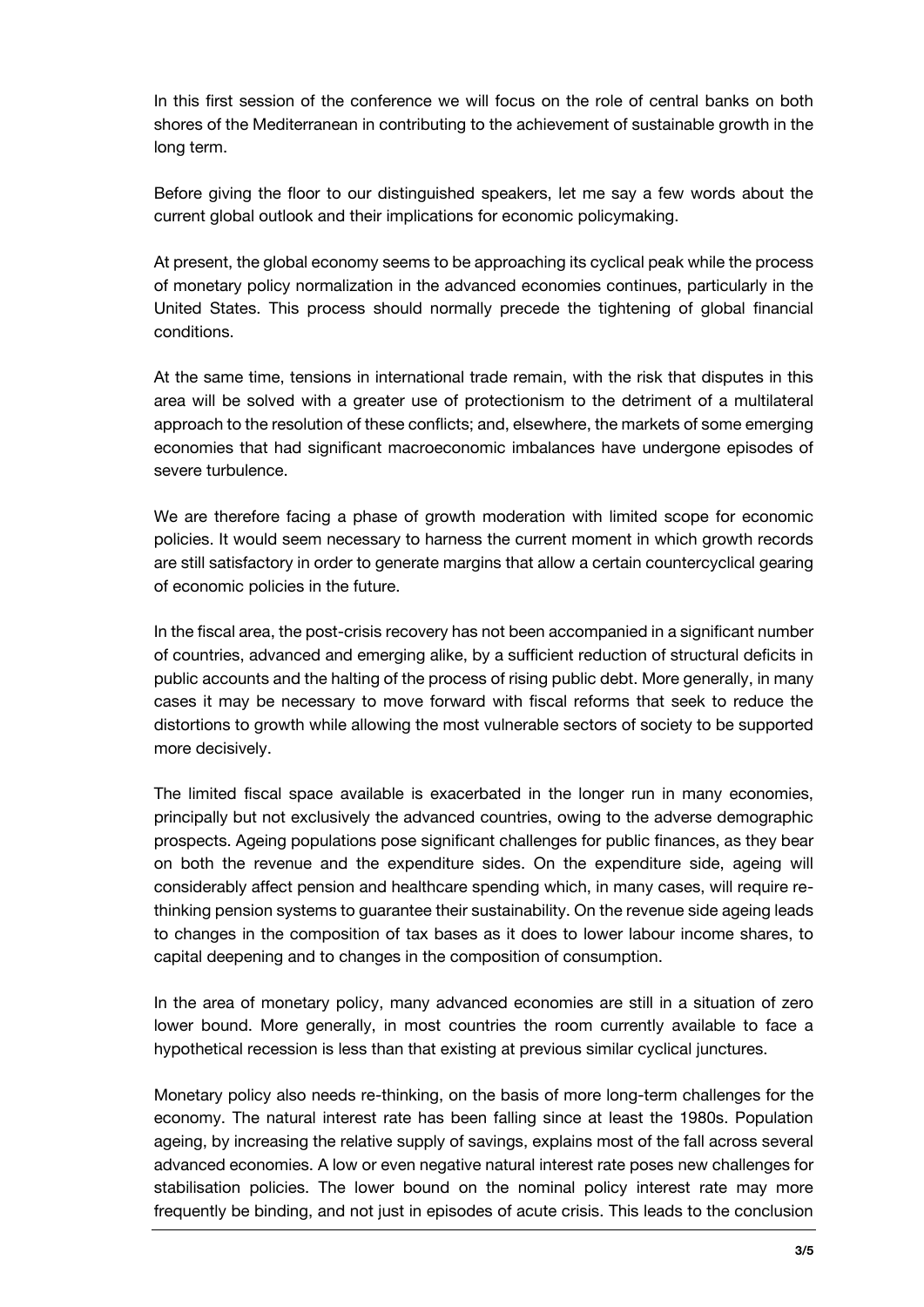that non-conventional monetary measures may ultimately be used more frequently than originally expected.

In addition, many emerging economies face the gradual tightening of global financial conditions in a context of slowdown in their economic activity. In particular, this context is especially challenging for the economies that receive capital flows. In these cases, economic authorities must foster a stable macroeconomic environment and sound institutions that attract permanent capital flows.

The widespread scant room for manoeuvre for the traditional stabilisation tools we have witnessed calls for the development of other policies to relieve monetary policy of the excessive role it has played post-crisis in maintaining financial stability.

One of the lessons of the crisis is the importance of including new instruments in the policy toolkit, namely macroprudential policy. Therefore, it is essential to identify risks and vulnerabilities to the economy that may stem from the financial system affecting the real economy or vice versa. In any event, it is of paramount importance to develop the appropriate macroprudential instruments covering both bank and non-bank financial intermediation to tackle these risks in order to have a stable financial system with countercyclical buffers that support sustained economic growth.

The favorable cyclical juncture at which a number of economies still find themselves is a propitious time for tackling structural reforms aimed at fomenting increase in potential growth. This is especially relevant in the case of advanced economies that have seen a significant decrease in productivity growth in recent years. We should not forget that in the downturn phase of the cycle the introduction of structural reforms is much more costly.

The global financial crisis led to a regulatory wave aimed at achieving a more stable international financial system. Much progress has been made in this area, but challenges still remain. At the European level, it is necessary to complete the institutional architecture of the euro area, bringing the Banking Union to fruition and strengthening the fiscal framework. On a global scale, there are multiple challenges: the reinforcement of the regulation of non-banking intermediaries, the emergence of new risks (cybersecurity) and the creation or expansion of global and regional backstops.

Finally, the recent tensions in international trade and the recent proliferation of protectionist measures should serve as a reminder for us to defend the benefits of trade liberalisation as a means of strengthening growth in the economy and the reduction of poverty. This defence must be accompanied, on the one hand, by a reform of the rules of world trade so as to include more effective mechanisms to guarantee a more balanced playing field; and, on the other, by domestic policies (flexibility of the labour market, a sound social security network, and the creation of educational and training opportunities) that adequately address the distributive problems that may stem from trade exchanges. It is also worth mentioning the promotion of trade openness in new sectors, mainly services, where the potential profit margin is significantly higher.

Without further ado, let me introduce the panelists. We are honoured to have with us today three very experienced representatives of the central bank community of the Mediterranean region.